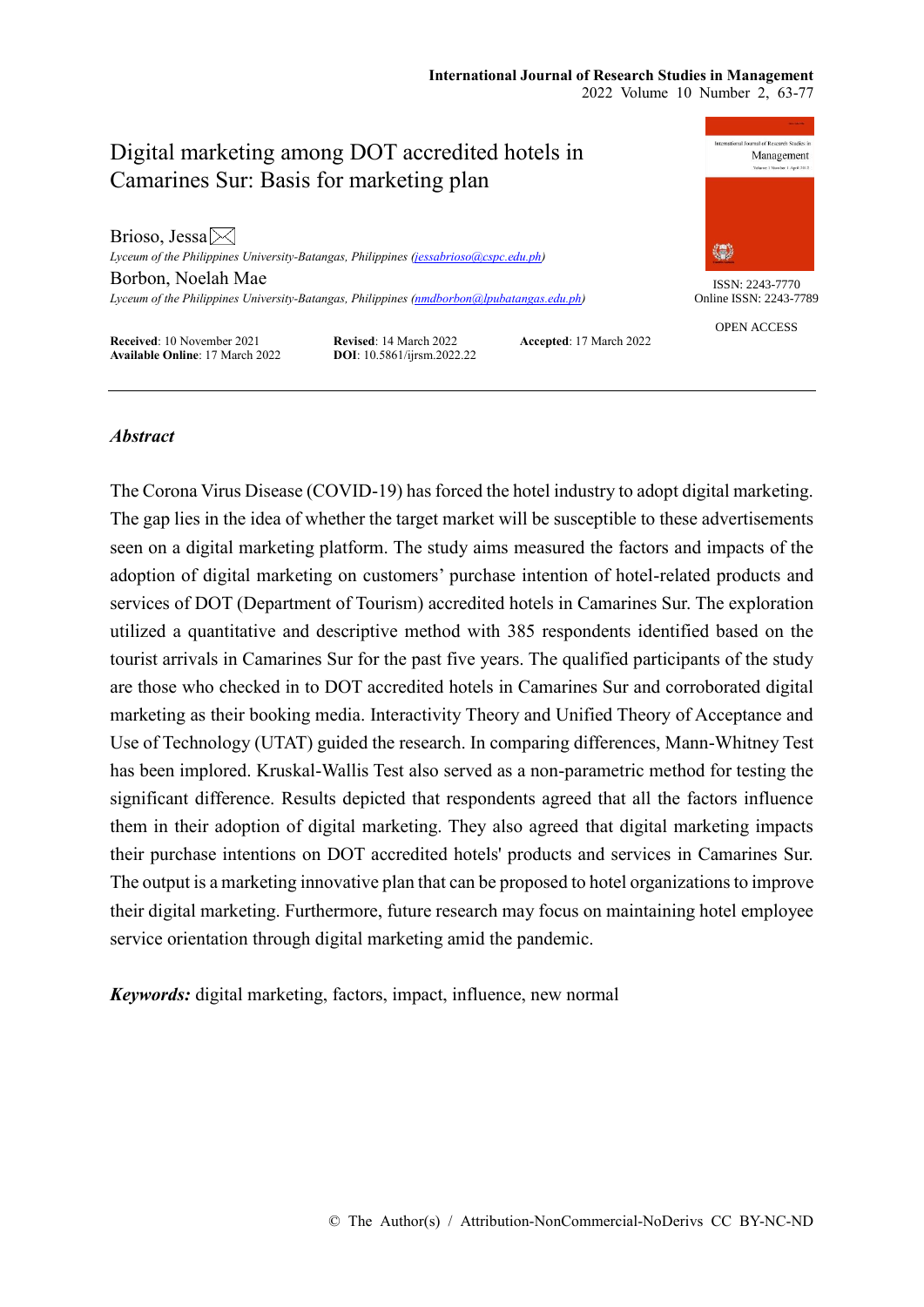# **Digital marketing among DOT accredited hotels in Camarines Sur: Basis for marketing plan**

#### **1. Introduction**

With the emergence of digital marketing, drastic changes have developed. It can be entrenched that digital media can either be a boon or a bane in an organization—it becomes a boon if it can be used to attract potential markets. However, it can be a bane if it has a detrimental effect on a company's image, branding, and reputation. If taken for granted, this can affect the progress of a particular industry and bring adverse challenges. This notion was also supported by Lauren (2021), wherein with the advent of technology, anyone can leave a negative comment on a large company's digital site's wall or page. On the other hand, Parvez et al. (2018) positively stated that the new trend in digital marketing is to search for hotels online via computers and mobile devices. It enables the possibility to boost local search on hotels by providing essential material, user profiles, controlling citations, and search results.

Moreover, it is imperative to understand how to conduct consumer conversations on a website or through digital platforms such as Facebook, Tumbler, Twitter, and others to succeed in digital marketing. Upholding this ideation is the "Interactivity Theory." Interactivity Theory describes the relationship between two or more individuals who, under certain circumstances, alter their conduct and behaviors reciprocally. An alternative body of expertise explores consumer-technology interaction, such as online interaction (Cebi, 2013; Chen et al., 2010 as cited by Barreda et al., 2016). They described the theory as a framework of tracking and encouraging customer interaction, participation, and sharing via digital media to foster social interaction with a business and its brands, ultimately resulting in commercial value. Linkages may also take place on a company's website, digital platforms, or third-party websites. Also, this study is anchored on the Unified Theory of Acceptance and Use of Technology (UTAT). Venkatesh et al. (2016) synthesizes existing theories concerning UTAUT. They describe UTAT as a theory that focuses on the critical phenomenon of technology acceptance and uses, significantly modifies current theories by incorporating higher-order moderation effects and is rigorously empirically validated.

Specifically, it is crucial to understand how digital marketing works in the tourism and hospitality industry, especially with the insurgence of Corona Virus Disease or CoViD-19. Furthermore, Kaushal and Srivastava (2020) stipulated that the tourism and hospitality industries thrive on visitor patterns in this contemporary situation. Therefore, numerous researches and practices are devoted to developing newer tourism products to boost inflows and strengthen the industry's multiplier effect.

Interestingly, the tourism and hospitality industry copes with the "new normal" setup by utilizing digital to promote and market its tourism products and services. This way, they can keep abreast with the neoteric way of acquiring sales and profits amidst the global crisis. In such a competitive environment, every business must prioritize developing and maintaining brand loyalty and trust (Tatar & Eren-Erdoğmuş, 2016) and research the potential negative impact of digital marketing on consumer perceptions of value (Park, Im, & Kim, 2018). That is why even hotels should learn to accompany the fast-paced corporate world by using digital marketing to burgeon their market reach.

Although numerous studies on hotel digital marketing have been conducted, there is still a need to determine digital marketing effectiveness (Leung et al., 2017) and its impact, particularly in the Philippines. There is a need to investigate the Technology self-efficacy (TSE), Usefulness (U), Active Control (AC), Two-Way Communication (TC), and Synchronicity (SY) of digital marketing as utilized by hotels across the different regions in the country.

Traditionally, Filipinos are fond of recreation, travel, and staycations. They usually have it in a hotel where they could have time with their families and loved ones. The National Economic and Development Authority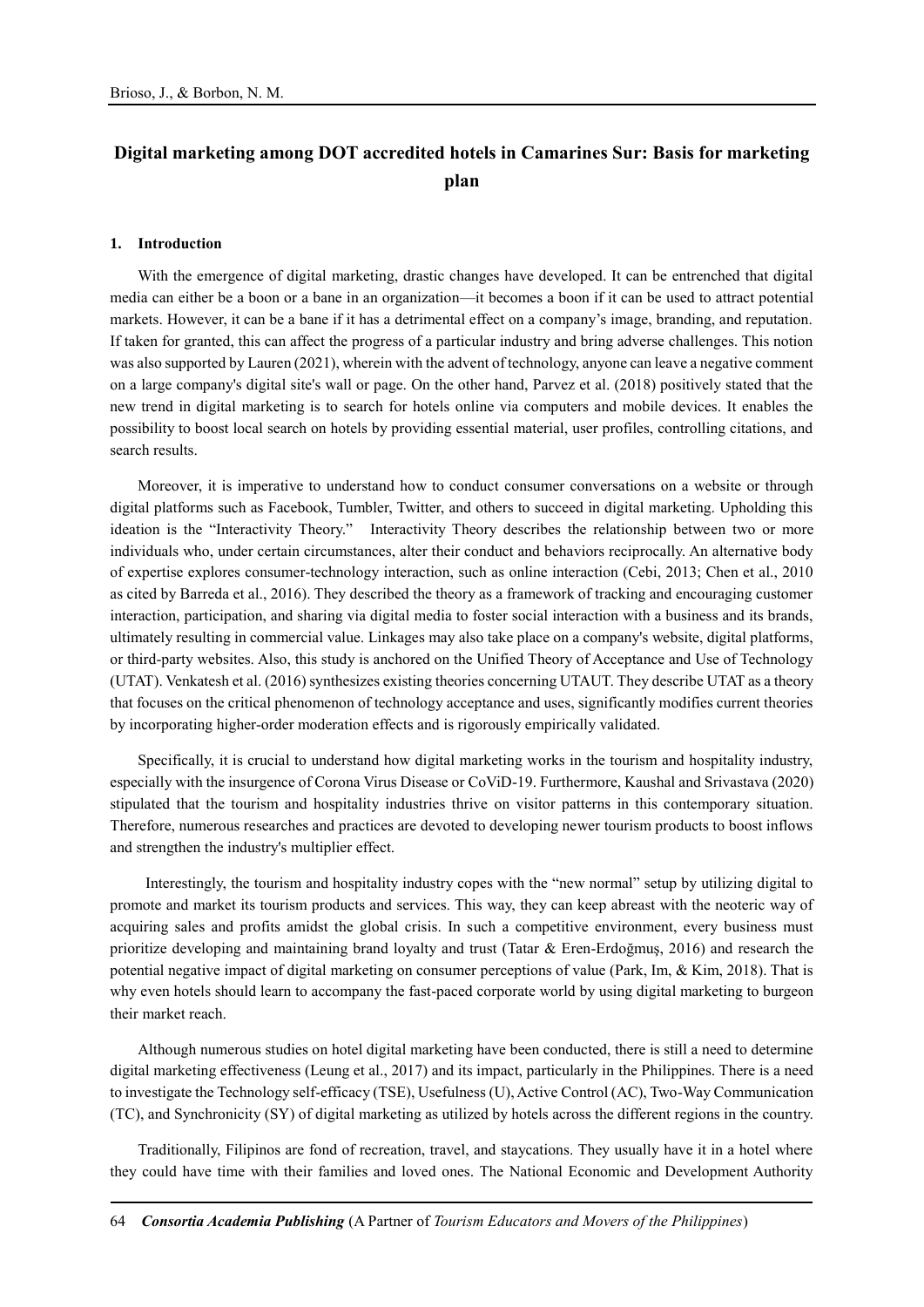(NEDA, 2016) indicated in Ambisyon Natin 2040 that families and friends gather in parks and recreation centers to spend time together during weekends. That is why Kusumasondjaja (2018) insisted that developing brand content for digital that elicits meaningful consumer responses is critical when creating a digital marketing strategy. The more these hotels invest in digital marketing, the more they will increase awareness of their products and services, including accommodation, lodging, and recreational facilities. It is common for some tourists, whether foreign or domestic, to use an internet search engine to plan their travels (Nolasco & Dela Cruz, 2016). Based on SiteMinder's (2021) inbound research, 39% of respondents desired to communicate with businesses digitally. It shows that travelers seek product information on websites, Linkedin, and Pinterest and rely upon hotels' digital marketing regarding their purchase intentions.

Consequently, only a few accredited Department of Tourism (DOT) hotels utilize digital marketing in Bicol Region, particularly in Camarines Sur. There were instances that these hotels made use of only one platform, such as Facebook. For example, Lemars Hotel, located in Iriga City, benefits only from this digital site. They have their Facebook page where the tourists can access information about their products and services even in the new normal.

Despite the massive use of digital, the researcher believes that there was limited research undertaken to review the impact of digital marketing among DOT accredited hotels in Camarines Sur. Therefore, the present study will assess the performance expectancy, hedonic motivation, habit, interactivity, informativeness, and perceived relevance of digital marketing used by travelers searching for accommodation and lodging. Hence, this research will help establish a creative value of digital marketing among DOT accredited hotels within and outside the Bicol Region and beyond.

### **2. Methods**

#### *2.1 Sample*

There were three hundred eighty-five (385) respondents of the study based on the tourist arrivals in Camarines Sur, which is 3,122,156 (City Government of Naga, 2020). The researcher used the Raosoft Sample Size Calculator to determine the research participants with a margin error of five percent. Also, it has a 95 percent confidence level as the amount of uncertainty the research can tolerate and 50 percent response distribution.

The qualified participants of the study are tourists or travelers who are using digital marketing to purchase accommodation and services from DOT accredited hotels in Camarines Sur. Choosing these groups determined the factors and impacts of digital marketing used by hotels in the new normal setup. However, not included in the study are those respondents who did not utilize digital marketing as their platform for choosing their hotel accommodations and those who do not receive hotel-related marketing and advertisements from digital.

#### *2.2 Data Collection*

Part one of the instrument is to present the profile of the respondents. Part two of the instrument is to determine the factors influencing the adoption of digital marketing in receiving hotel-related advertisements that are based on the Modified questionnaire from the study of Tan et al. (2018), while part three of the instrument is an Adapted questionnaire from the study of Alalwan (2018) which determined the Impact of Digital Marketing of DOT Accredited Hotels in Camarines Sur to Customers' Purchase Intentions in the New Normal The instrument underwent content validation and pilot testing. The instrument's reliability was checked using the Cronbach Alpha Reliability Coefficient Test. Factors influencing the adoption of digital marketing (0.929) and Impact of Digital Marketing (0.982) have an excellent value of Cronbach's alpha higher than 0.90.

#### *2.3 Data Analysis*

The statistical tools and techniques answered the study's research questions in the presentation and treatment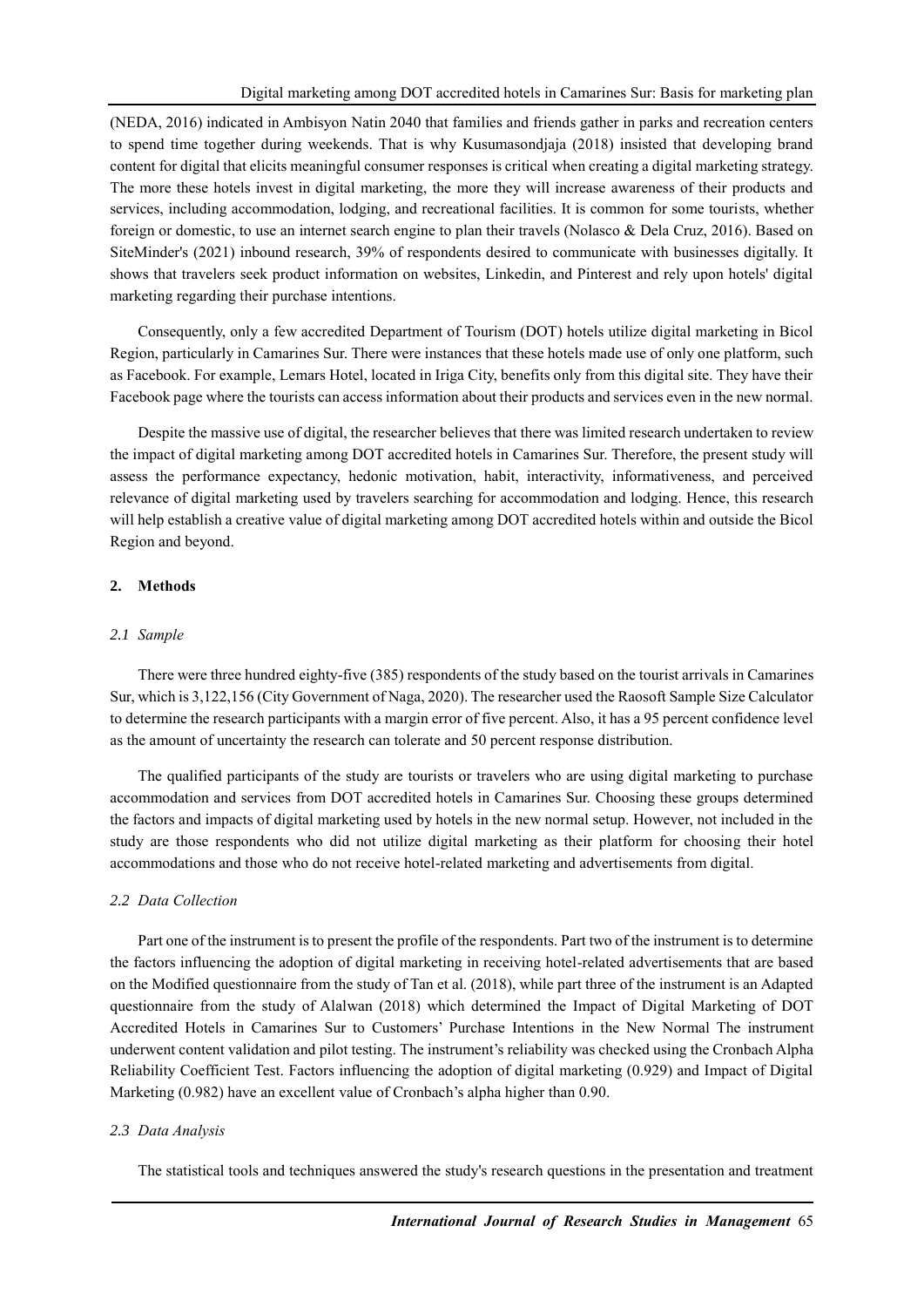of the data. Meanwhile, in identifying the respondents' demographic profile, assessing the factors influencing the adoption of digital marketing in receiving hotel-related advertisements of DOT Accredited Hotels, and determining the impact of digital marketing of DOT Accredited Hotels in Camarines Sur, Percentage, frequency distribution, and weighted mean were used. More so, to compare differences between two variables, factors versus profile of the respondents and impacts versus profile of the respondents, Mann-Whitney Test has been adopted. Furthermore, Kruskal-Wallis Test has served as a non-parametric method for testing the significant difference in the assessment of the adoption of digital marketing when grouped according to the profile variables.

## **3. Results and discussions**

# **Table 1**

| Sex                                         |                         |       | Frequency | Percentage (%) |  |
|---------------------------------------------|-------------------------|-------|-----------|----------------|--|
| Male                                        |                         |       |           | 31.20          |  |
| Female                                      |                         |       |           | 68.80          |  |
| Age                                         |                         |       |           |                |  |
| 25 years and below (Gen Z)                  |                         | 309   |           | 80.30          |  |
| 26-41 years old (Gen Y)                     |                         | 65    |           | 16.90          |  |
|                                             | 42-56 years old (Gen X) |       |           | 2.90           |  |
| Occupation                                  |                         |       |           |                |  |
| Employed                                    |                         | 126   |           | 32.70          |  |
| Self-employed                               |                         | 37    |           | 9.60           |  |
| Unemployed                                  |                         | 222   |           | 57.70          |  |
| <b>Civil Status</b>                         |                         |       |           |                |  |
| Single                                      |                         | 348   |           | 90.40          |  |
| Married                                     |                         | 37    |           | 9.60           |  |
| <b>Digital Platforms frequently visited</b> |                         |       |           |                |  |
|                                             | Always                  | Often | Sometimes | Never          |  |
| Facebook                                    | 300                     | 55    | 26        | 4              |  |
| Instagram                                   | 114                     | 117   | 100       | 54             |  |
| Twitter                                     | 64                      | 65    | 125       | 131            |  |
| <b>YouTube</b>                              | 161                     | 124   | 83        | 17             |  |
| I inkodIn                                   | Q                       | 54    | 132       | 190            |  |

*Percentage Distribution of the Respondents' Profile*

The table presents the percentage distribution of the respondent's profile. When it comes to Sex, most of the respondents are female, which implied that females tend to book their hotel reservations online and are more techsavvy than males. It can also be denoted that females check-in among DOT accredited hotels in Camarines Sur rather than males. Some research has proved an increasing number of female guests in the accommodation sector. Seth et al. (2019) also stated that with the increase in female guests, hotels are expanding their amenities beyond a few more hangers, diet menus, and hair dryers.

Interestingly, most respondents are 25 years and below (Gen Z). It can be derived from the data that Generation Z or those who belong to 25 years and below are more technology-oriented and aware of the digital platforms that the hotels are using. It was revealed that Generation Z is a generation of digital natives, having never known a world without such internet, computers, or handheld platforms (Fromm & Read, 2018, as cited by Munsch, 2021).

Furthermore, talking about the occupation of the respondents, most of them were unemployed, having 222 or 57.70 percent. It can be derived that unemployed individuals are the ones utilizing the digital platform of DOT accredited hotels. Also, they have a higher opportunity of spending their time scrolling their cellphones, laptops, or gadgets. It also implies that they have more time surfing the internet for content relative to advertisements made by these hotels, making them socialize more with the digital platform. Hence, the internet acts as a structuring device for individuals experiencing unemployment and assists them in maintaining social contacts (Feuls et al., 2016); it fills time with activities that are both normatively meaningful and subjectively perceived as a good use of time for the unemployed.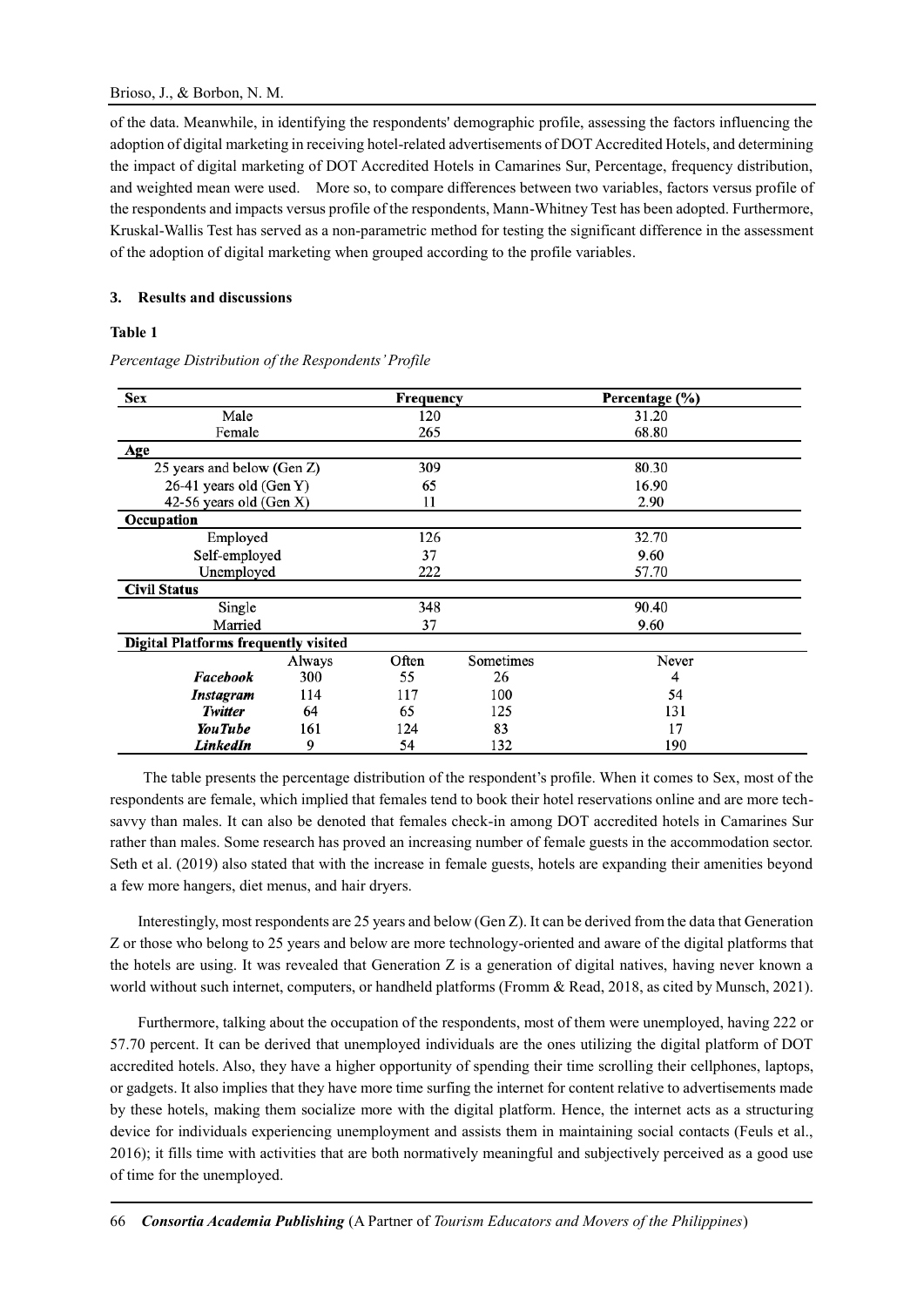Diving into the Civil Status, majority of the respondents were single, which implied that those who do not have their own families were more likely to visit the digital platforms of DOT accredited hotels in Camarines Sur. Notably, single individuals like to travel, explore, and stay in hotels to unwind and enjoy. They are fond of exploring new hotels to experience solitude. Undeniably, there is an increasing growth of backpackers and solo travelers in Camarines Sur, where they prefer to travel alone.

Finally, among the digital platforms frequently visited, the results implied that Facebook is the digital platform where respondents always refer for an advertisement of the DOT accredited hotels in the Bicol region. Meaning, majority of the respondents have access to Facebook, and they frequently visit this site to search for accommodations. They also find it entertaining and reliable as a source of information about the hotel where they will check-in. Facebook is now well-known across the world. Several businesses have Facebook marketing strategies. Jaman and Anshari's (2021) study discuss the dangers of utilizing Facebook for both consumers and marketers.

#### **Table 2**

*Factors Influencing the Adoption of Digital Marketing and its Impact*

| Factors                                                | WM   | VI    | Cronbach's Alpha | Interpretation | Rank           |
|--------------------------------------------------------|------|-------|------------------|----------------|----------------|
| Technology self-efficacy<br>1.                         | 3.30 | Agree | 0.795            | Acceptable     | 3              |
| Usefulness<br>2.                                       | 3.41 | Agree | 0.907            | Excellent      | 1              |
| <b>Active Control</b><br>3.                            | 3.15 | Agree | 0.841            | Good           | 4.5            |
| 4. Two-way Communication                               | 3.32 | Agree | 0.841            | Good           | $\overline{2}$ |
| Synchronicity<br>5.                                    | 3.15 | Agree | 0.817            | Good           | 4.5            |
| Composite Mean                                         | 3.27 | Agree | 0.929            | Excellent      |                |
|                                                        |      |       |                  |                |                |
| <b>Impact of Digital Marketing</b>                     | WM   | VI    | Cronbach's Alpha | Interpretation | Rank           |
| 1. Performance Expectancy                              | 3.43 | Agree | 0.884            | Good           | 2.5            |
| <b>Hedonic Motivation</b><br>$2_{-}$                   | 3.43 | Agree | 0.872            | Good           | 2.5            |
| Perceived Relevance<br>3.                              | 3.41 | Agree | 0.939            | Excellent      | 4              |
| Habit<br>4.                                            | 3.29 | Agree | 0.905            | Excellent      | 6              |
| Interactivity<br>5.                                    | 3.38 | Agree | 0.942            | Excellent      | 5              |
| Informativeness<br>6.                                  | 3.47 | Agree | 0.932            | Excellent      | 1              |
| Purchase Intention<br>$7_{\scriptscriptstyle{\ddots}}$ | 3.27 | Agree | 0.933            | Excellent      | 7              |
| Composite Mean                                         | 3.38 | Agree | 0.982            | Excellent      |                |

*Legend*: 3.50 – 4.00 = Strongly Agree; 2.50 – 3.49 = Agree; 1.50 – 2.49 = Disagree; 1.00 – 1.49 = Strongly Disagree

The table represents the summary table on the factors influencing the adoption of digital marketing in receiving hotel-related advertisements, which has a composite mean of 3.27 (Agree). The table also indicates the summary table of the impact of digital marketing of DOT Accredited hotels in Camarines Sur on customers' purchase intentions in the new normal with a composite mean of 3.38 (Agree).

The table portrays a summary of the factors influencing the adoption of digital marketing in receiving hotelrelated advertisements. The composite mean of 3.27 implies that they agree on these factors that affect them. Usefulness (3.41) interpreted as Agree. It was followed by Two-way Communication (3.32), where the respondents agreed on the influence of this factor. Technology self-efficacy (3.30) interpreted as Agree. The results conveyed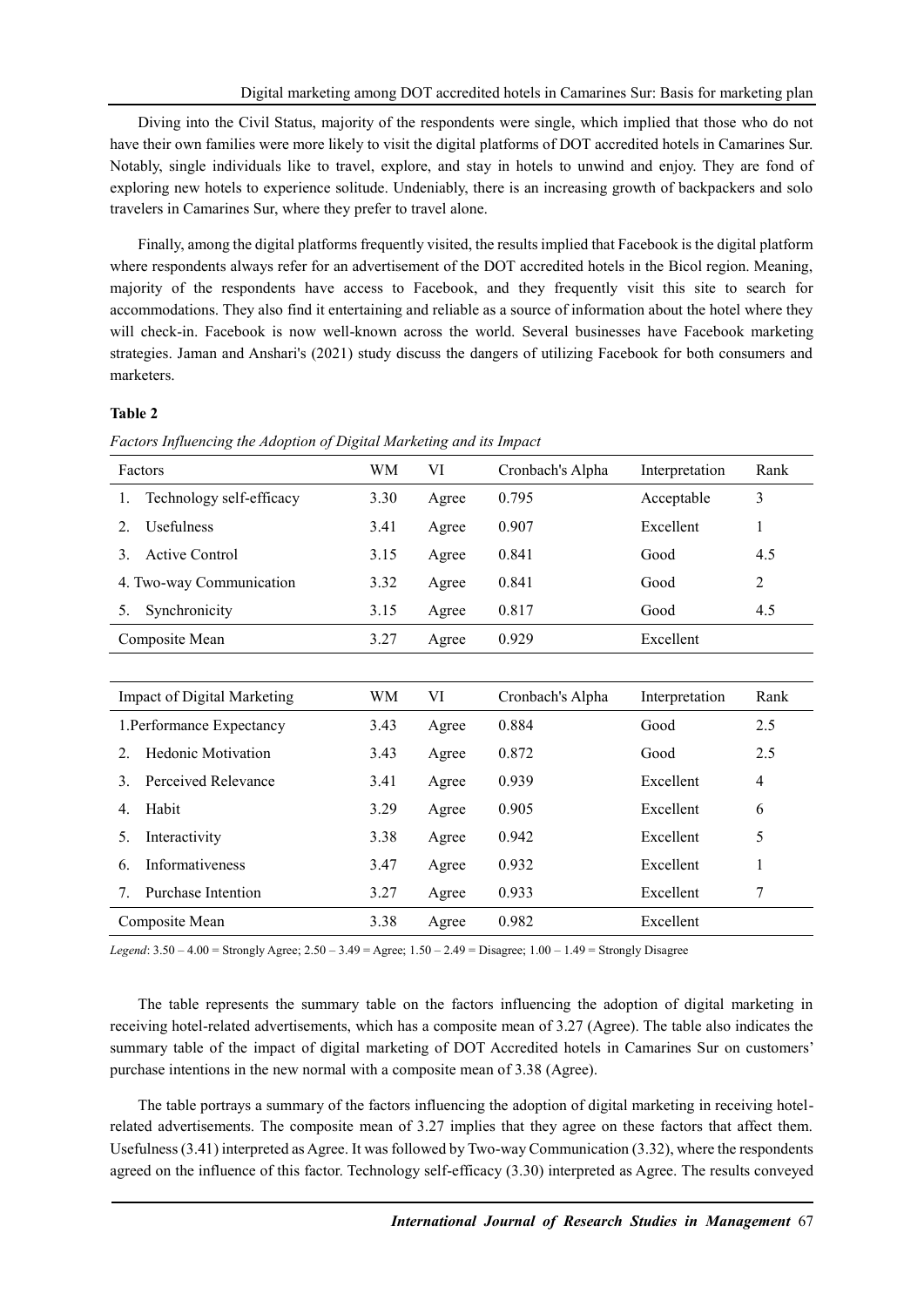#### Brioso, J., & Borbon, N. M.

that usefulness got the highest mean value among all factors influencing digital marketing adoption. It means that the respondents are only interested in those hotel-related advertisements that they find helpful in choosing and checking in to these accommodations. If they do not benefit from it, they will more likely abandon it and refrain from visiting it. The study focuses on the digitalization of marketing and its applicability to all industries. Therefore, hotels need to establish a positive image and impression towards their market. Catching the attention of their clients at first glance through digital marketing will create curiosity in their minds and make the hotel have a competitive advantage. Thus, Nuseira and Aljumahb (2020) study determined the elements that influence the adoption of digital marketing tactics to remain competitive in an ever-changing environment. Between autonomous and dependent components, the study assessed the direct and moderating effects of agile marketing. The study's findings indicated that while relative advantage and competitive industry have an enormous impact on digital marketing adoption, they have little impact.

Meanwhile, the respondents agree that these factors influence them in adopting Digital Marketing to purchase hotel-related products and services. It can be derived from the summary that once digital marketing is useful to the tourists or travelers, they will patronize the hotel's products and services. It also denotes that the ability of the digital marketing platform to respond and provide features that will cater to the wants and needs of the tourists, the more likely they will purchase. In today's e-commerce and data era, Kuhzady and Ghasemi (2019) viewed user-generated reviews of hotels as a substantial factor in adopting digital marketing in the new normal. The digital and significant data eras provided novel sources of information that hoteliers and customers can utilize to acquire tourism product information—establishing a broad picture of the factors that contribute to customers' satisfaction and dissatisfaction towards digital marketing.

On the contrary, Active Control and Synchronicity, the least factors, are tied in the same spot having a weighted mean of 3.15 interpreted as Agree. Some respondents implied that the interaction in social media, websites, and other digital marketing platforms is limited to only liking, clicking, and Yes or No answers. The intimacy between the hotel establishment and the guest does not provide an in-depth reason for increased active control and synchronicity. Sanjiwani et al. (2019), in their study, argued that as a tourism company, non-star hotels are increasingly marketing their rooms through online travel agents (OTAs). These OTAs are under the digital marketing initiative of hotels in the tourism and hospitality industry. Undeniably, the research on OTA usage is interesting, given the scarcity of research on hotel management's acceptance of technology using the Technology Acceptance Model (TAM). In general, non-star hotel management is receptive to the use of OTAs in their properties.

On the other hand, in terms of the impact of digital marketing, it has a composite mean of 3.38 (Agree). Informativeness (3.47) has the highest weighted standard, followed by Performance Expectancy and Hedonic Motivation having the same mean value of 3.43. More so, Perceived Relevance (3.41) followed the list. While Interactivity got a mean score of 3.38, and Habit received 3.29. At the same time, Purchase Intention (3.27) got the lowest weighted mean value among all the indicators. The data posits that the ability of digital marketing to highlight the information needed by the respondents will most likely be interested in the hotels. Likewise, travelers will be comfortable and confident in digital marketing, knowing that the information stipulated in the hotel's digital advertisement has undergone content validation and fact-checking. Nonetheless, digital marketing channels have been increasingly crucial in hotels' marketing and communication strategies. It has impacted various industries, specifically large hotel chains. As businesses have seen that their existing guests and even prospects increasingly rely on digital media (Leite and Azevedo, 2017; Kumar et al., 2020), it is advantageous for hotels to focus on increasing the impact of their digital marketing. Through this, the customer purchase intention of hotel-related products and services will be boosted.

The table 3 compares responses on the factors influencing the adoption of digital marketing in receiving hotelrelated advertisements when grouped according to profile. It was found out that there was a significant difference in usefulness when grouped according to sex since the obtained p-value of 0.023 was less than the 0.05 alpha level.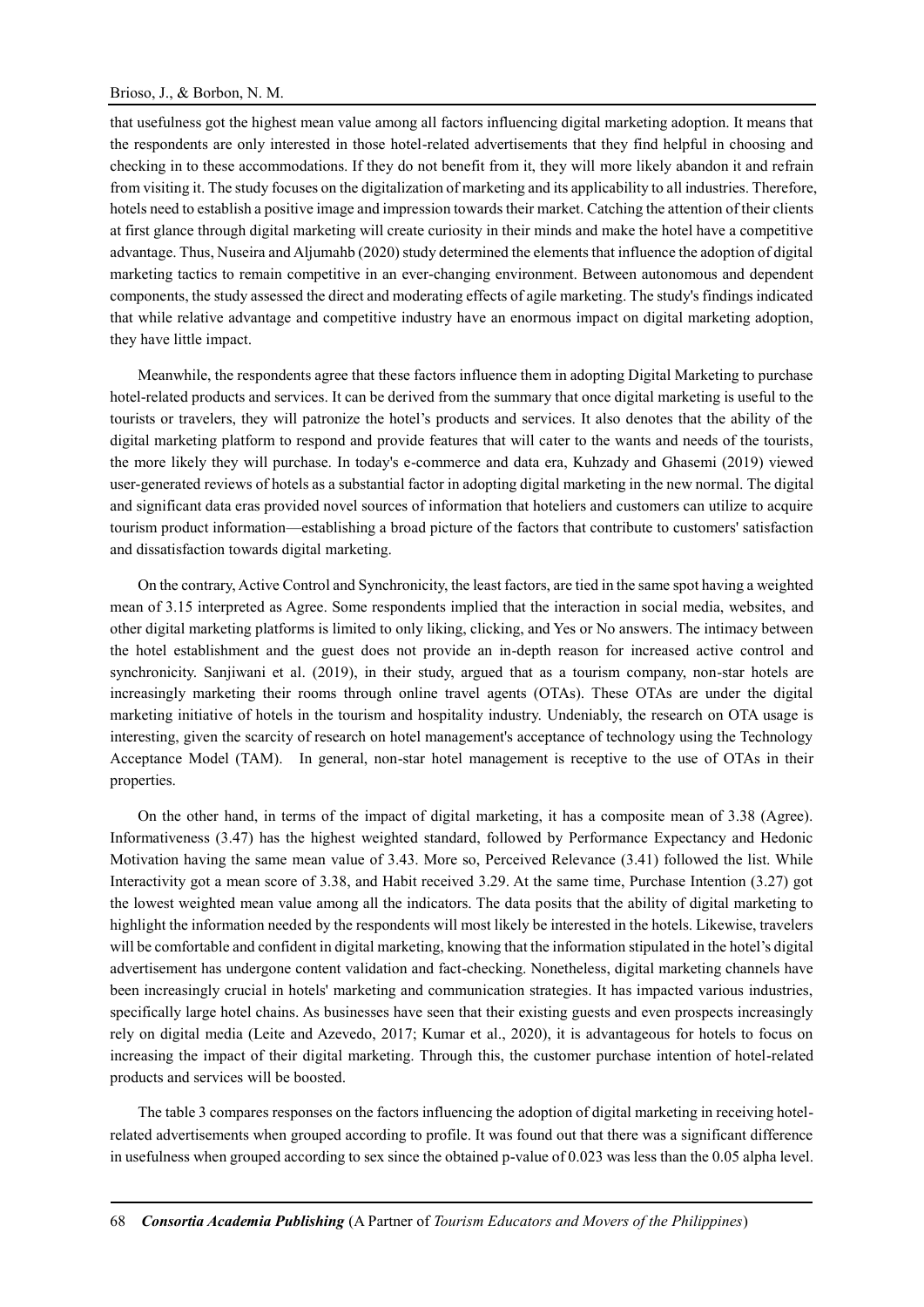### **Table 3**

| <b>Sex</b>                                  | $U/\lambda^2$ c | p-value | Interpretation      |
|---------------------------------------------|-----------------|---------|---------------------|
| Technology self-efficacy                    | 15626.5         | 0.784   | Not Significant     |
| <b>Usefulness</b>                           | 13622           | 0.023   | Significant*        |
| <b>Active Control</b>                       | 14598           | 0.173   | Not Significant     |
| Two-way Communication                       | 15522.5         | 0.692   | Not Significant     |
| Synchronicity                               | 14430           | 0.124   | Not Significant     |
| <b>Age</b>                                  |                 |         |                     |
| Technology self-efficacy                    | 5.571           | 0.062   | Not Significant     |
| Usefulness                                  | 0.697           | 0.706   | Not Significant     |
| <b>Active Control</b>                       | 1.028           | 0.598   | Not Significant     |
| Two-way Communication                       | 0.004           | 0.998   | Not Significant     |
| Synchronicity                               | 3.926           | 0.140   | Not Significant     |
| Occupation                                  |                 |         |                     |
| Technology self-efficacy                    | 0.412           | 0.814   | Not Significant     |
| <b>Usefulness</b>                           | 0.167           | 0.920   | Not Significant     |
| <b>Active Control</b>                       | 7.653           | 0.022   | Significant*        |
| Two-way Communication                       | 5.508           | 0.064   | Not Significant     |
| Synchronicity                               | 2.221           | 0.329   | Not Significant     |
| <b>Civil Status</b>                         |                 |         |                     |
| Technology self-efficacy                    | 5609.5          | 0.191   | Not Significant     |
| Usefulness                                  | 6057.5          | 0.550   | Not Significant     |
| <b>Active Control</b>                       | 5764            | 0.268   | Not Significant     |
| Two-way Communication                       | 6397            | 0.946   | Not Significant     |
| Synchronicity                               | 5382.5          | 0.083   | Not Significant     |
| <b>Digital Platforms frequently visited</b> |                 |         |                     |
| Technology self-efficacy                    | 26.229          | 0.000   | Highly Significant* |
| Usefulness                                  | 7.139           | 0.068   | Not Significant     |
| <b>Active Control</b>                       | 11.456          | 0.009   | Significant*        |
| Two-way Communication                       | 11.923          | 0.008   | Significant*        |
| Synchronicity                               | 15.182          | 0.002   | Significant*        |

*Difference of responses on factors influencing the adoption of digital marketing when grouped according to profit*

*Legend:* Significant at p-value < 0.05

It means that the responses differ significantly, and based on the test conducted, it was found out that females have a more significant assessment of usefulness. It can be inferred that females are more critical in assessing the effectiveness of digital marketing of DOT accredited hotels. Thus, females are also more detail-oriented, and they mostly use social media and other online platforms like Instagram. Almaadeed (2018) conducted a study among 275 women who responded to an online questionnaire. Contrary to what has been found in other contexts, the results indicate that perceived usefulness of digital marketing and trust had no significant impact on brand attitude and positively affected purchase intention. It clearly shows that females have a more excellent perception than males towards the usability of digital marketing in choosing their hotel accommodations. Interestingly, the usefulness of the digital marketing of these DOT accredited hotels will sustain the online presence of the strategy.

There was also a significant difference observed on active control (0.022) when grouped according to occupation. Thus, the result shows that those who are unemployed have a more outstanding assessment of operational management. It can be interpreted from the effects that the advertisements stand out among its competitors by engaging their customers virtually. Also, unemployed individuals tend to spend their time browsing social media, e-mails, websites, and the like. Making them feel that they have active control over the digital marketing used by hotels will capture their interests. It can also be inferred that most unemployed respondents are more sophisticated than employed individuals looking for a more developed complexity of digital marketing. Joblessness and unemployment are significantly impacted by digital marketing. Digital marketing is thriving and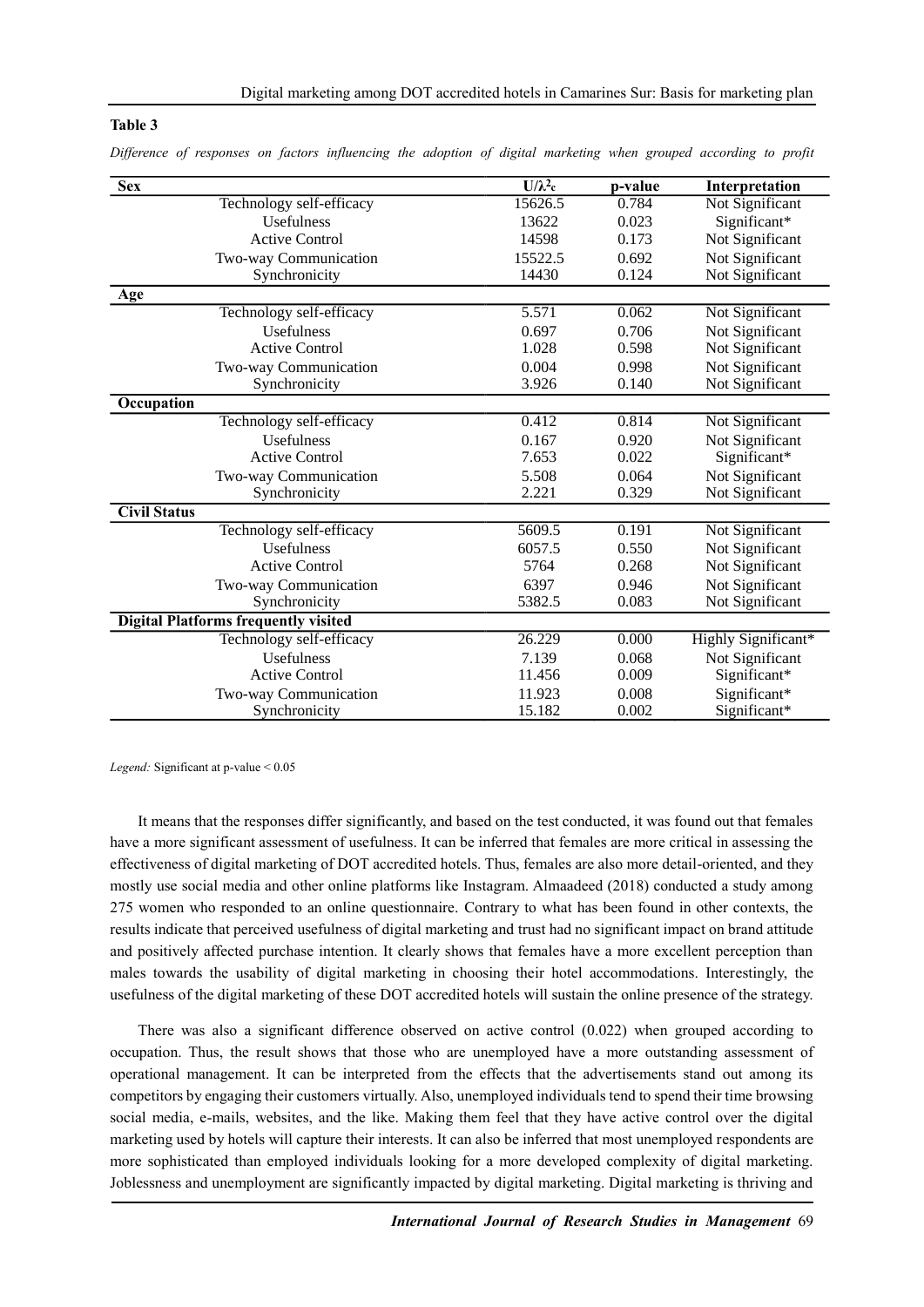#### Brioso, J., & Borbon, N. M.

is widely accepted by tourists and customers due to the numerous benefits that have simplified their daily lives (Bin Rustam, 2020); One of these benefits is maintaining the current knowledge of hotel products and services. It will also give convenience to appointments and booking of hotel accommodations. Customer purchase intention will be sustained because the product or service information becomes more robust in the digital marketing platform. Lastly, direct purchasing of unemployed tourists is enabled through strong digital marketing.

Finally, there was also a high significant difference found on technology self-efficacy (0.000), active control (0.009), two-way communication (0.008), and synchronicity (0.002) when grouped according to digital platforms frequently visited. Thus, the result reveals that the responses vary statistically, and based on the pairwise comparison, it was found out that those who always visited these platforms have a greater assessment of the above indicators. It can be derived from the results that respondents who frequently visit the digital marketing platforms of these hotels value the relationship built even in a virtual environment. Undoubtedly, the execution of the digital marketing strategy has created brand awareness, strengthened the network of the hotels, and enhanced customer experiences on a virtual platform. Labbad and Niketh (2018) research explored and examined the hotel's online and digital presence. Included in their study were website, Facebook, Instagram, Twitter, Booking.com, and TripAdvisor pages. Using a qualitative approach, they sought to answer the question, "What role does digital marketing play in the communication and marketing strategies of four- and five-star hotels in Porto."

The study has interviewed managers and marketers of 32 hotels were performed in a semi-structured interview. Nonetheless, they found out that the internet and digital marketing have evolved into an indispensable tool for visitors, enabling people to pursue new interests, travel, and encounter new cultures. The study allows managers to assess the critical nature of digital marketing in the hotel industry. As a result of the investigation, 58 out of 59 hotels have websites, as determined by a content analysis of online activity. Furthermore, due to the twoway nature of digital platforms, hotels and businesses in the tourism industry are increasingly seeking to establish a digital relationship with customers (Makrides et al., 2020), the goal is to partner with them. Digital marketing supports customer loyalty and advocacy while also keeping track of corporate value. When technology reaches synchronicity, self-efficacy, and active control, it brings the globe and its people closer together. Hotels and customers may communicate more efficiently and creatively. Moreover, two-way communication in digital marketing platforms will reach out to previously untapped markets, dramatically expanding brand exposure.

The table 4 illustrates the comparison of responses on the impact of digital marketing of DOT accredited hotels to customer purchase intentions in the new normal when grouped according to profile. It was shown that there was a significant difference in performance expectancy (0.039) and hedonic motivation (0.004) when grouped according to sex since the obtained p-values were less than 0.05 alpha level. It means that the responses differ significantly, and based on the test conducted, it was found out that female respondents have a more excellent assessment on performance expectancy and hedonic motivation. It can be observed that the primary constructs that determine the impact of digital marketing of DOT accredited hotels in Camarines Sur on customers' purchase intentions are performance expectancy and hedonic motivation. It clearly shows that digital marketing will help the respondents carry out their travel goals and accommodations expectations. On the other hand, digital marketing reinforces the enjoyment of the respondents leading to their hedonic motivation towards booking hotel accommodation.

Several studies depicted that Performance Expectancy (PE) is a fundamental concept that influences the adoption and subsequent usage of technology and digital marketing. It has been demonstrated to be the strongest predictor of Behavioral Intention (BI) to utilize a technology (Venkatesh et al., 2003; Venkatesh et al., 2012, as cited by Nikolopoulou et al., 2021). While Hedonic Motivation (HM) is a term that refers to subjective enjoyment, and studies have revealed that it affects the acceptance of mobile technology and the adoption of digital marketing (Wang et al., 2010; Wang et al., 2009 as cited by Nikolopoulou et al., 2021).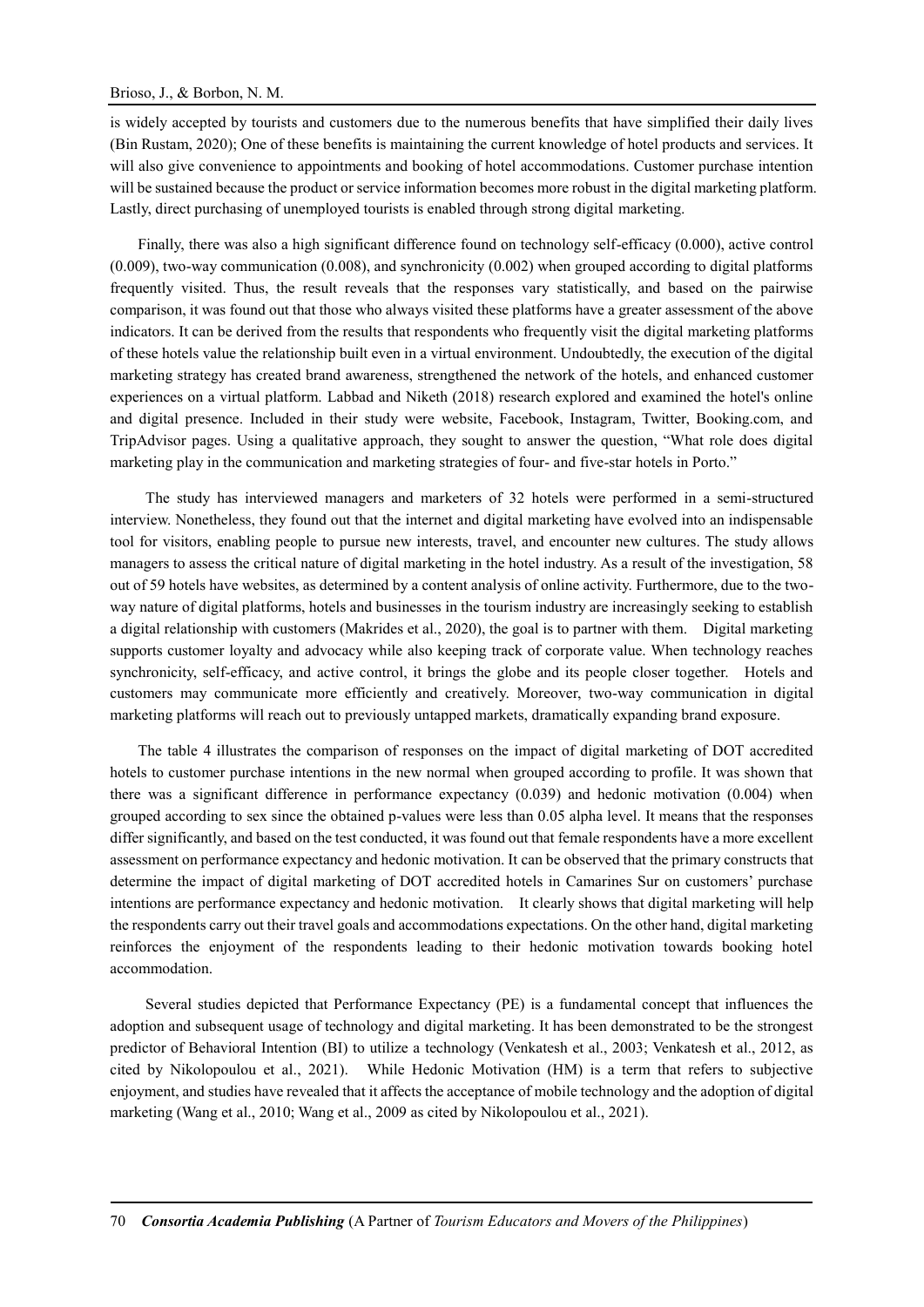### **Table 4**

| <b>Sex</b>                                  | $\overline{U/\lambda^2_c}$ | p-value | Interpreta         |
|---------------------------------------------|----------------------------|---------|--------------------|
| Performance Expectancy                      | 13886                      | 0.039   | Significa          |
| <b>Hedonic Motivation</b>                   | 13124.5                    | 0.004   | Significa          |
| Perceived Relevance                         | 14002                      | 0.052   | Not Signif         |
| Habit                                       | 14072                      | 0.063   | Not Signif         |
| Interactivity                               | 14163                      | 0.077   | Not Signif         |
| Informativeness                             | 14293                      | 0.099   | Not Signif         |
| <b>Purchase Intention</b>                   | 15373                      | 0.590   | Not Signif         |
| Age                                         |                            |         |                    |
| Performance Expectancy                      | 0.572                      | 0.751   | Not Signif         |
| <b>Hedonic Motivation</b>                   | 0.046                      | 0.977   | Not Signif         |
| Perceived Relevance                         | 0.107                      | 0.948   | Not Signif         |
| Habit                                       | 3.893                      | 0.143   | Not Signif         |
| Interactivity                               | 1.207                      | 0.547   | Not Signif         |
| Informativeness                             | 0.043                      | 0.979   | Not Signif         |
| Purchase Intention                          | 1.138                      | 0.566   | Not Signif         |
| Occupation                                  |                            |         |                    |
| Performance Expectancy                      | 3.293                      | 0.193   | Not Signif         |
| Hedonic Motivation                          | 1.098                      | 0.578   | Not Signif         |
| Perceived Relevance                         | 0.654                      | 0.721   | Not Signif         |
| Habit                                       | 0.098                      | 0.952   | Not Signif         |
| Interactivity                               | 1.918                      | 0.383   | Not Signif         |
| Informativeness                             | 4.621                      | 0.099   | Not Signif         |
| Purchase Intention                          | 3.968                      | 0.137   | Not Signif         |
| <b>Civil Status</b>                         |                            |         |                    |
| Performance Expectancy                      | 6108.5                     | 0.595   | Not Signif         |
| <b>Hedonic Motivation</b>                   | 6324                       | 0.853   | Not Signif         |
| Perceived Relevance                         | 6297                       | 0.820   | Not Signif         |
| Habit                                       | 5403.5                     | 0.098   | Not Signif         |
| Interactivity                               | 5892                       | 0.383   | Not Signif         |
| Informativeness                             | 5923                       | 0.406   | Not Signif         |
| Purchase Intention                          | 5994.5                     | 0.476   | Not Signif         |
| <b>Digital Platforms frequently visited</b> |                            |         |                    |
| Performance Expectancy                      | 16.511                     | 0.001   | <b>Highly Sign</b> |
| Hedonic Motivation                          | 18.256                     | 0.000   | <b>Highly Sign</b> |
| Perceived Relevance                         | 15.387                     | 0.002   | Significa          |
| Habit                                       | 22.949                     | 0.000   | <b>Highly Sign</b> |
| Interactivity                               | 28.097                     | 0.000   | <b>Highly Sign</b> |
| Informativeness                             | 21.436                     | 0.000   | <b>Highly Sign</b> |
| <b>Purchase Intention</b>                   | 23.259                     | 0.000   | <b>Highly Sign</b> |

*Difference of Responses on Impact of Digital Marketing when grouped according to profile*

#### *Legend: Significant at p-value < 0.05*

In addition, there was also a significant difference found when since all computed p-values were less than 0.05 alpha level. Thus, the result reveals that the responses vary statistically, and based on the pairwise comparison, it was found out that those who always visited these platforms have a more outstanding assessment of the above indicators. Also, will this provide the hoteliers and marketers with the necessary skills and information relevant to the tourism and hospitality industry? With this, Veer and Dobele's (2019) study stated that the growing skills gap brings up the question of the relevance of digital marketing as a required skill set for marketers and what training institutions can do to reduce the skills gap. Thus, hoteliers should establish intense market penetration showing that their advertisements are relevant to their customer's life to increase their purchase intention of the products and services they offer. Similarly, Singh (2017) stated that excellent customer service, higher quality, operational efficiency, sustained bottom-line results profitability, and the opportunity to engage with users are critical for survival in an intensely competitive market environment.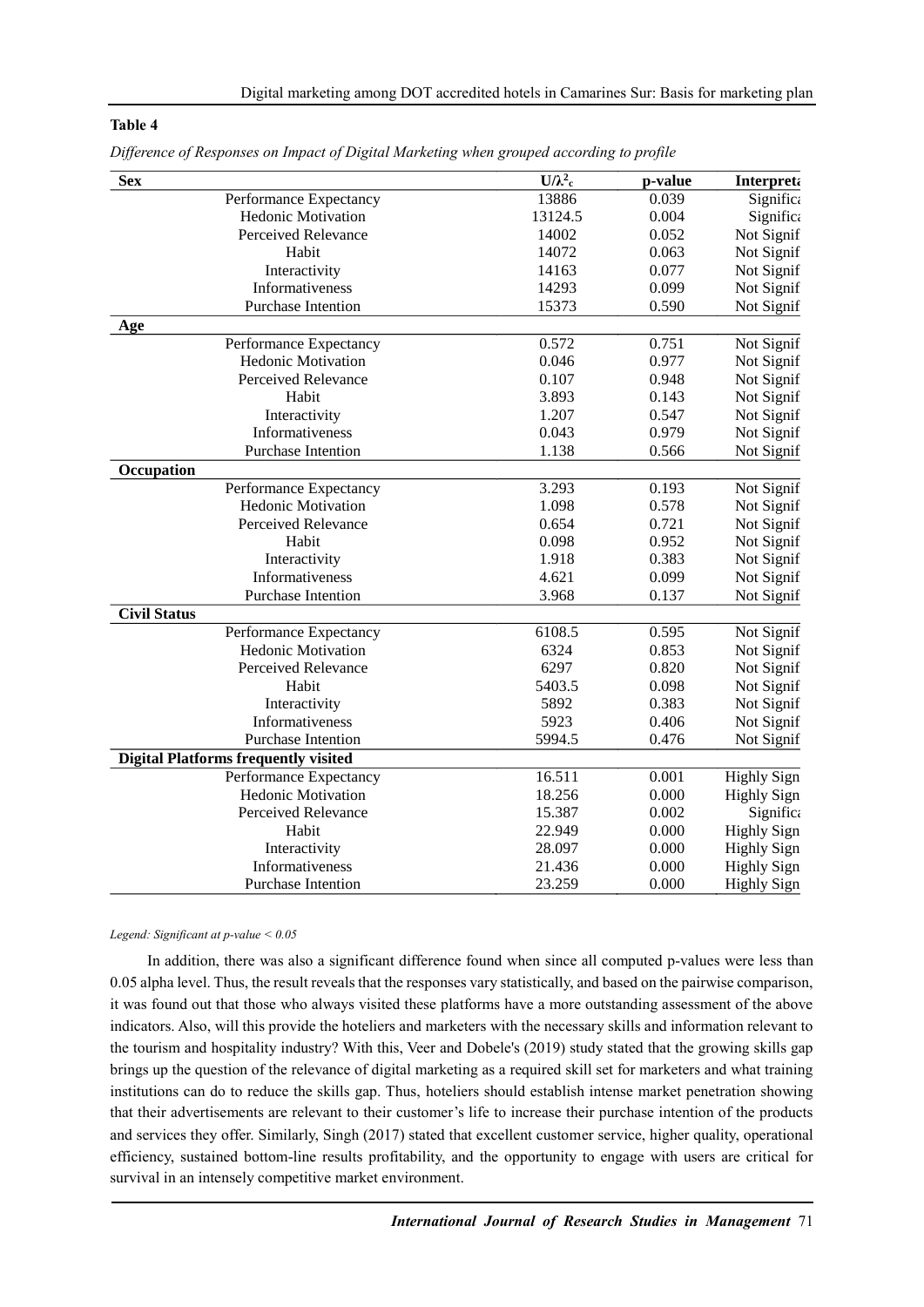## **Table 5**

# *Marketing Innovative Plan*

| Key Result Area/ Objective                                                                                                                                            | Strategies                                                                                                                                                                                                                                                                                                                                                                                                                                                                                  | Person involved                                                                                                                                                                                     | <b>Expected Output</b>                                                                                                                                                                                                                                                                                                                                                                                                                                                        |
|-----------------------------------------------------------------------------------------------------------------------------------------------------------------------|---------------------------------------------------------------------------------------------------------------------------------------------------------------------------------------------------------------------------------------------------------------------------------------------------------------------------------------------------------------------------------------------------------------------------------------------------------------------------------------------|-----------------------------------------------------------------------------------------------------------------------------------------------------------------------------------------------------|-------------------------------------------------------------------------------------------------------------------------------------------------------------------------------------------------------------------------------------------------------------------------------------------------------------------------------------------------------------------------------------------------------------------------------------------------------------------------------|
| Technology self-efficacy<br>To join comfortably in an<br>online discussion group on<br>digital sites relevant to hotel-<br>related advertisements                     | -Hotels may conduct webinars<br>where the tourists and guests can<br>exchange ideas, reviews, and<br>suggestions about the hotel's<br>operations amid the pandemic.<br>-Hotels can develop an online digital<br>marketing system where the guests<br>can discuss hotel-related<br>advertisements and issues.<br>-Hotels may form a team or a core<br>group where the task is to generate<br>discussions, solicit feedback, and<br>explain the advertisements on a live<br>virtual platform. | -Managers, supervisors,<br>heads<br>-Information Technology<br>(IT) Specialist, Web-page<br>developer<br>-Managers, supervisors,<br>heads                                                           | -The tourists and guests can<br>exchange ideas, reviews, and<br>suggestions about the hotel's<br>operations through webinars that<br>the hotels have conducted.<br>-There will be an online digital<br>marketing system where the guests<br>can discuss hotel-related<br>advertisements and issues.<br>-A newly-formed team or a core<br>group will be created to generate<br>discussions, solicit feedback, and<br>explain the advertisements on a live<br>virtual platform. |
| Usefulness<br>To improve the travel and<br>planning efficiency of<br>tourists through the use of<br>digital sites and hotel-related<br>advertisements                 | -A virtual planner can be included in<br>the digital marketing platform used<br>by hotels.<br>-Customer service can be added to<br>the digital marketing site where the<br>tourists can call and ask for travel<br>advice.                                                                                                                                                                                                                                                                  | -Information Technology<br>(IT) Specialist, Web-page<br>developer<br>-Customer Service<br>Representatives,<br>Managers, supervisors,<br>heads                                                       | -A virtual planner will be included<br>in the digital marketing platform<br>used by hotels.<br>-Customer service was added to the<br>digital marketing site where the<br>tourists can call and ask for travel<br>advice.                                                                                                                                                                                                                                                      |
| <b>Active Control</b><br>To let tourists feel that they<br>had much control over their<br>experience at the hotels'<br>websites                                       | -Make digital marketing an<br>interactive platform where tourists<br>can freely communicate what they<br>feel.<br>-Create a digital marketing platform<br>that cultivates a travel diary format.                                                                                                                                                                                                                                                                                            | - Managers, supervisors,<br>heads<br>-Information Technology<br>(IT) Specialist, Web-page<br>developer                                                                                              | -There is an interactive digital<br>marketing platform where tourists<br>can freely communicate what they<br>feel.<br>-A digital marketing platform that<br>cultivates a travel diary format will<br>be created and developed.                                                                                                                                                                                                                                                |
| Two-way Communication<br>To augment the digital<br>marketing of these hotels in<br>facilitating two-way<br>communication between<br>their company and the<br>tourists | -The adoption of online mentoring<br>and online coaching for tourists and<br>travelers.<br>-Hybrid meeting of the hotel staff<br>and employees reiterating the value<br>of two-way communication.                                                                                                                                                                                                                                                                                           | -Customer Service,<br><b>Information Technology</b><br>(IT) Specialist, Web-page<br>developer<br>-Hotel employees,<br>managers, owners                                                              | -There was an adoption of online<br>mentoring and online coaching for<br>tourists and travelers.<br>-Hybrid meeting of the hotel staff<br>and employees reiterating the value<br>of two-way communication will be<br>taken as a positive marketing<br>strategy.                                                                                                                                                                                                               |
| Synchronicity<br>To reinforce the digital<br>marketing of these hotels,<br>such as Instagram, to<br>respond to tourists' questions<br>very quickly                    | -There can be an employee or staff<br>assigned to monitor the digital<br>marketing platform of these hotels,<br>such as Instagram.<br>-Content developers and checkers<br>can be present and assist the<br>company in answering the tourists'<br>questions.<br>-Researcher may also be acquired to<br>answer and respond to the tourists'<br>questions quickly and correctly.                                                                                                               | -Hotel employee or staff<br>- Content developer and<br>checker<br>- Managers, Researcher,<br>Content developer, and<br>checker                                                                      | -There will be an assigned<br>employee or staff to monitor the<br>digital marketing platform of these<br>hotels, such as Instagram. Content<br>developers and checkers will be<br>present in assisting the company in<br>answering the tourists' questions.<br>And A company researcher will<br>be acquired to answer and respond<br>to the tourists' questions quickly<br>and correctly.                                                                                     |
| Performance Expectancy<br>To increase the chances of<br>meeting accommodation<br>problems vital to the traveler                                                       | -Hotels may ensure that all the<br>information stipulated in the digital<br>marketing used is accurate, correct,<br>and present in the business.<br>-Update the information from time<br>to time to meet the expectations of<br>the guests.<br>-A lawyer or someone<br>knowledgeable about the law can be<br>present to tackle the Data Privacy<br>Act of 2012.                                                                                                                             | - Managers, Researcher,<br>Content developer, and<br>checker<br>- Managers, Researcher,<br>Content developer, and<br>checker<br>-Lawyer, Managers,<br>Researcher, Content<br>developer, and checker | -Hotels will be effectively ensuring<br>that all the information stipulated in<br>the digital marketing used is<br>accurate, correct, and present in the<br>business.<br>-The hotel management and<br>employees will update the<br>information from time to time to<br>meet the expectations of the guests.<br>And A lawyer or someone<br>knowledgeable about the law was<br>employed and invited to tackle the<br>Data Privacy Act of 2012.                                  |
| <b>Hedonic Motivation</b><br>To entertain tourists by the<br>hotel's offerings and<br>discounts implemented in<br>their digital marketing                             | -Conduct virtual workshops or<br>training and contests for interested<br>tourists.<br>-Provide legit raffle promos and<br>discounts for every booked hotel<br>accommodation.<br>-Provide a gaming icon or feature in<br>the digital marketing site where the<br>tourists can play when bored and<br>win additional freebies in hotel                                                                                                                                                        | -Virtual coaches,<br>managers, supervisors,<br>experts<br>-Department of Trade and<br>Industry, Hotel managers,<br>staff, game master<br>-Game developer, IT<br>specialist                          | -Virtual workshops or training and<br>contests will be conducted by<br>hotels for interested tourists.<br>-The hotels will be able to provide<br>legit raffle promos and discounts<br>for every booked hotel<br>accommodation.<br>-The hotels provided a gaming icon<br>or feature in the digital marketing<br>site where the tourists can play                                                                                                                               |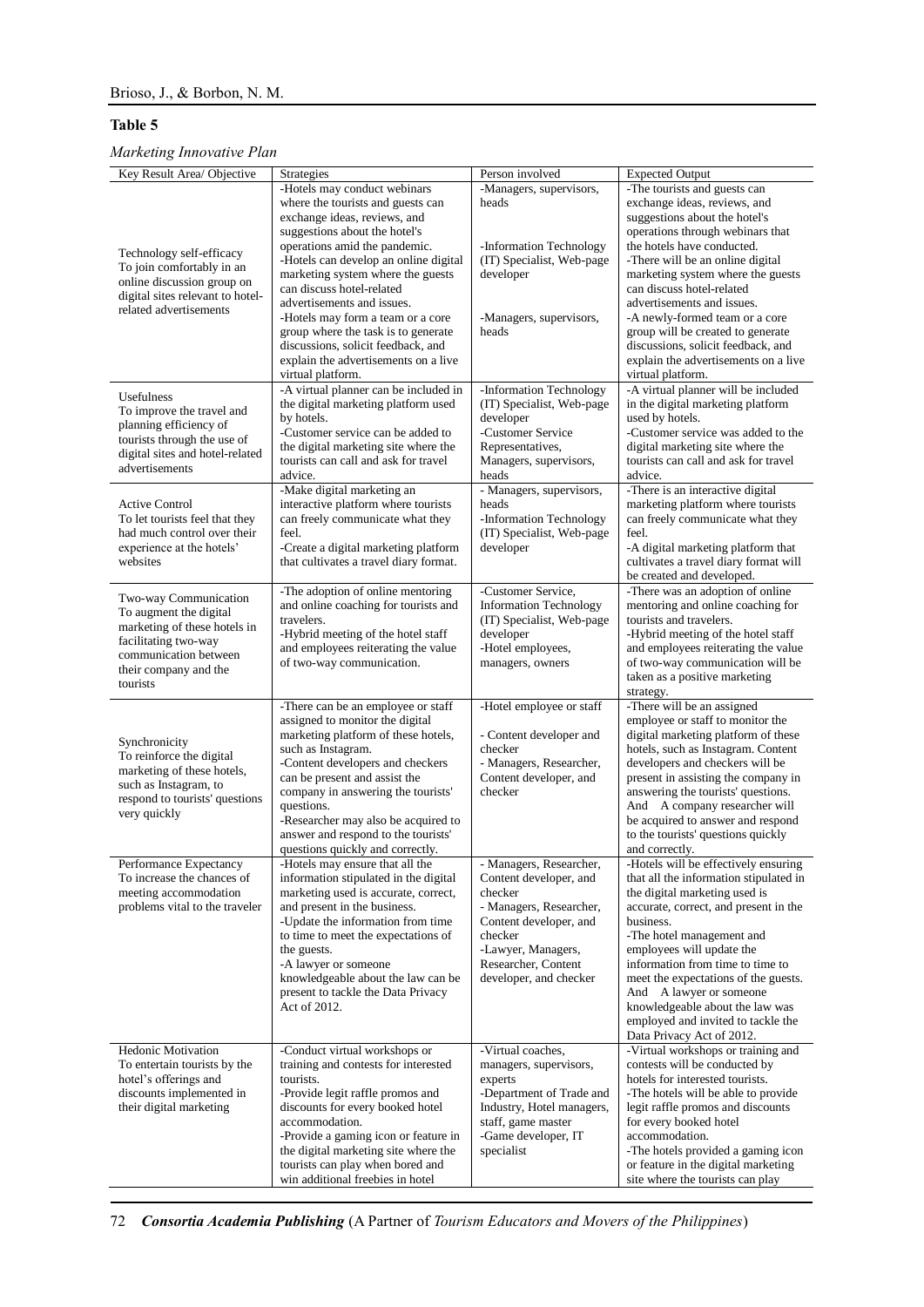## Digital marketing among DOT accredited hotels in Camarines Sur: Basis for marketing plan

|                                                                                                                                                                                              | accommodation.                                                                                                                                                                                                                                                                                                                                                                                                                                                                                                                              |                                                                                                                                                                                                                                                                                                                       | when bored and win additional<br>freebies in hotel accommodation.                                                                                                                                                                                                                                                                                                                                                                                                                                                                                                                                                                                                       |
|----------------------------------------------------------------------------------------------------------------------------------------------------------------------------------------------|---------------------------------------------------------------------------------------------------------------------------------------------------------------------------------------------------------------------------------------------------------------------------------------------------------------------------------------------------------------------------------------------------------------------------------------------------------------------------------------------------------------------------------------------|-----------------------------------------------------------------------------------------------------------------------------------------------------------------------------------------------------------------------------------------------------------------------------------------------------------------------|-------------------------------------------------------------------------------------------------------------------------------------------------------------------------------------------------------------------------------------------------------------------------------------------------------------------------------------------------------------------------------------------------------------------------------------------------------------------------------------------------------------------------------------------------------------------------------------------------------------------------------------------------------------------------|
| Perceived Relevance<br>To have the digital<br>marketing fit the interest and<br>preference of the<br>guests/customer                                                                         | -Conduct an online survey about the<br>preferences and interests of the<br>tourists before logging in to the<br>digital marketing platform.<br>-Consolidate the data and responses<br>from the online survey and suggest<br>hotel accommodations and tour<br>packages relevant to the tourists'<br>references.<br>-Make a variation of the hotel's<br>amenities and facilities to cater to<br>different types of market segments.                                                                                                           | -Customer service<br>representatives, content<br>developer and content<br>checker, IT specialist<br>-Customer service<br>representatives, content<br>developer and content<br>checker, IT specialist<br>-Content developer and<br>content checker. IT<br>specialist                                                   | -An online survey will be<br>administered about the preferences<br>and interests of the tourists before<br>logging in to the digital marketing<br>platform that serves as a customer<br>data base.<br>-There will be a consolidated data<br>and responses from the online<br>survey and there were suggested<br>hotel accommodations and tour<br>packages relevant to the tourists'<br>references.<br>-There will be a variation of the<br>hotel's amenities and facilities to<br>cater to different types of market<br>segments.                                                                                                                                       |
| Habit<br>To influence tourists in<br>using digital marketing of<br>hotels for their<br>accommodation and lodging                                                                             | -Hotels can build credible and<br>authentic content in the digital<br>marketing platform.<br>-These hotels can acquire and post<br>testimonies of popular and famous<br>personalities (within and outside the<br>place) while using the digital<br>platform and utilizing the hotel's<br>products and services.<br>-Upload photos and proof of awards<br>and certifications received by the<br>hotel in the digital marketing<br>platform.                                                                                                  | - Content developer,<br>researcher, and content<br>checker<br>- Content developer,<br>researcher, and content<br>checker<br>- Content developer,<br>researcher, and content<br>checker                                                                                                                                | -There will be an existing credible<br>and authentic content in the digital<br>marketing platform of these hotels.<br>-Hotels will acquire and post<br>testimonies of popular and famous<br>personalities (within and outside<br>the place) while using the digital<br>platform and utilizing the hotel's<br>products and services. And There<br>will be uploaded photos and proof<br>of awards and certifications<br>received by the hotel in the digital<br>marketing platform.                                                                                                                                                                                       |
| Interactivity<br>To improve digital<br>marketing in making the<br>tourists feel like it wants to<br>listen to their requests as<br>guests of their hotels                                    | -Provide an icon or feature on the<br>digital marketing platform where<br>tourists can leave their comments<br>and feedback even away from the<br>hotel establishments because of the<br>pandemic.<br>-Allow potential tourists the<br>freedom to choose where they want<br>to contact the hotel (texts, websites,<br>Facebook, Instagram).<br>-Make sure that the digital<br>marketing platform can be accessed<br>through mobile phones and<br>technologies.<br>-Revisit customer reviews and make<br>them a basis for future innovation. | -Content developer and<br>content checker, IT<br>specialist<br>- Content developer and<br>content checker, IT<br>specialist<br>-Managers, hotel<br>employees, Content<br>developer and content<br>checker, IT specialist<br>-Managers, hotel<br>employees, Content<br>developer and content<br>checker, IT specialist | -Hotels will create an icon or<br>feature on the digital marketing<br>platform where tourists can leave<br>their comments and feedback.<br>-Hotels will foster strong<br>connections with their clients<br>allowing potential tourists the<br>freedom to choose where they want<br>to contact the hotel (texts, websites,<br>Facebook, Instagram). The digital<br>marketing platform can now be<br>accessed through mobile phones<br>and technologies anytime,<br>anywhere, and anyhow.<br>-The hotel management and<br>employees will continuously revisit<br>their customer reviews and make<br>them a basis for future innovation<br>of their products and services. |
| Informativeness<br>To bolster the hotel's digital<br>marketing for tourists to find<br>a good source of up-to-date<br>tourism product information<br>about their different<br>accommodations | -Comprehensively describe the<br>products and services of hotels in<br>digital marketing through a virtual<br>tour or 3D diagramming.<br>-Content videos can be made<br>explaining the tourism product<br>information, and they can be<br>uploaded to the digital marketing<br>platform.<br>-Invest in a search-optimized hotel<br>guide for the tourists and guests.<br>-Navigate the hotel's digital<br>marketing through voice search.                                                                                                   | -Managers, hotel<br>employees, Content<br>developer and content<br>checker, IT specialist<br>-Managers, hotel<br>employees, Content<br>developer and content<br>checker, IT specialist<br>-Managers, owners, IT<br>specialist<br>- Managers, owners, IT<br>specialist                                                 | -The products and services of<br>hotels in digital marketing will be<br>described comprehensively through<br>a virtual tour or 3D diagramming.<br>-Content videos will be made in a<br>way that explains the tourism<br>product information, and were<br>uploaded to the digital marketing<br>platform of these hotels.<br>-Hotels will be able to invest in a<br>search-optimized hotel guide for<br>the tourists and guests.<br>-The hotel's digital marketing<br>platform can now be navigated<br>through voice search.                                                                                                                                              |
| <b>Purchase Intention</b><br>To promote the hotels'<br>products and services on<br>digital advertisements even<br>with all the restrictions in<br>the new normal                             | -Optimize chatbots to foster strong<br>customer relationships and<br>experience.<br>-Craft loyalty programs and rewards<br>for the guests who book hotel<br>accommodations using digital<br>marketing.<br>-Invests in a Podcast for the tourism<br>products and services being able to<br>inspire the tourists.                                                                                                                                                                                                                             | - Managers, owners, IT<br>specialist<br>- Managers, owners, IT<br>specialist<br>- Managers, owners, IT<br>specialist<br>-Managers, owners, IT<br>specialist                                                                                                                                                           | -The hotel will optimize and utilize<br>chatbots to foster strong customer<br>relationships and experience.<br>-Loyalty programs and rewards for<br>the guests will be crafted and was<br>given to those who book hotel<br>accommodations using digital<br>marketing.<br>-Hotels will be able to invest in a<br>Podcast for the tourism products                                                                                                                                                                                                                                                                                                                        |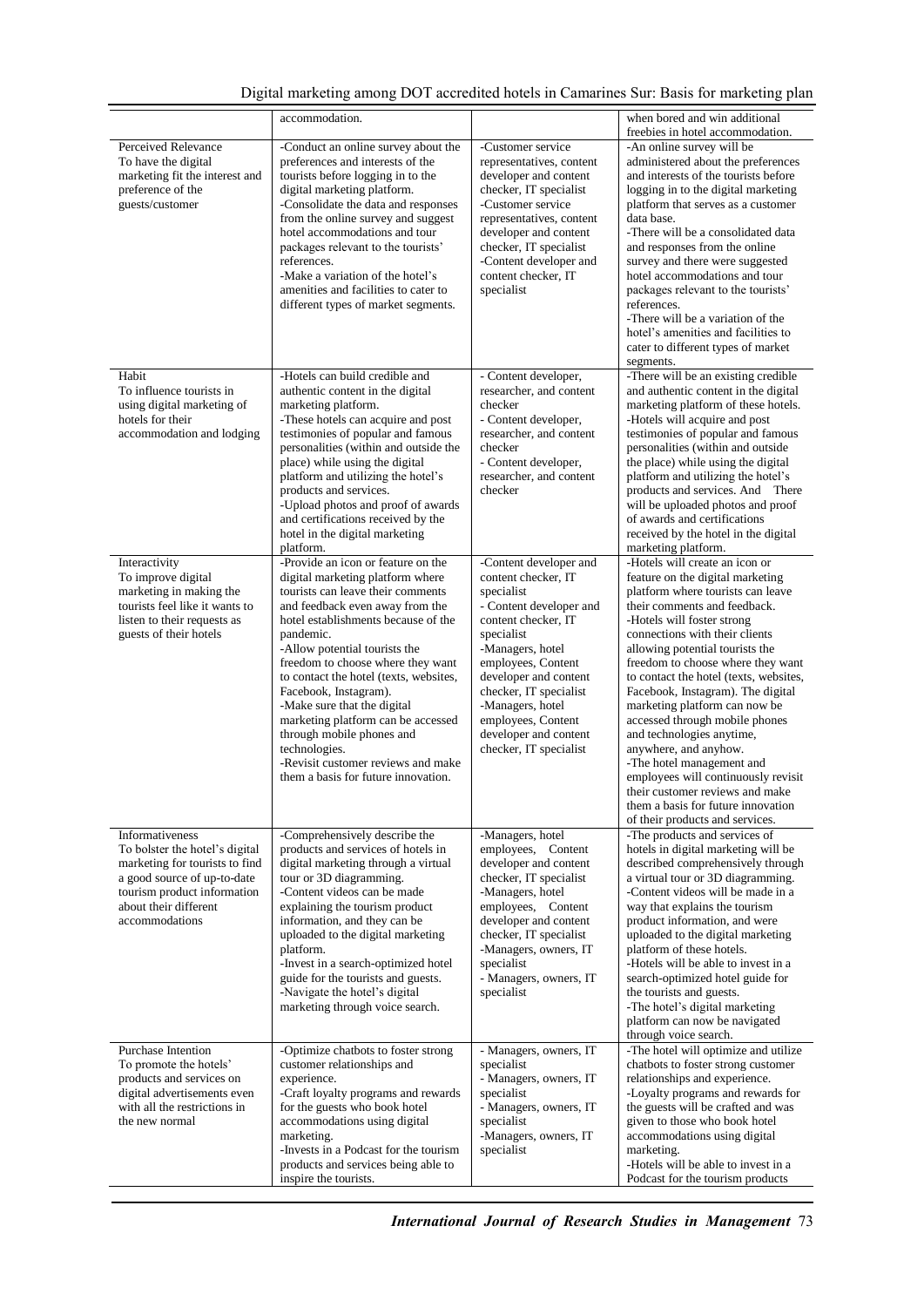| -Give a referral link for the digital<br>marketing platform where the<br>tourists can share it with their<br>friends and relatives. | and services they offered and<br>inspired guests and clients to book<br>hotel accommodations through<br>their digital marketing platform.<br>-There will be a system-generated<br>referral link for the digital |
|-------------------------------------------------------------------------------------------------------------------------------------|-----------------------------------------------------------------------------------------------------------------------------------------------------------------------------------------------------------------|
|                                                                                                                                     | marketing platform where the<br>tourists can share it with their<br>friends and relatives.                                                                                                                      |

### **4. Conclusions**

Majority of the respondents are females who belong to Generation Z aged 25 years and below. Meanwhile, majority of the respondents were unemployed. There is also a preponderance of single compared to married respondents. In terms of digital platforms frequently visited, the majority of the respondents answered that Youtube was constantly their 'go-to' social media site next to Facebook being the top on the list. More so, respondents often only visit Instagram, and the majority of them never utilize Twitter, Linked In, and Travel Booking websites for hotel-related advertisements.

Participants agreed that all factors influence their use of digital marketing. In terms of TSE, most respondents agreed they use digital sites to receive hotel-related advertisements. In terms of usefulness (U), respondents said they will use digital marketing if it helps them plan their vacations better. When it comes to Active Control (AC), the respondents are more inclined to use digital marketing if they can choose what they want to see from the hotel's services and amenities. Under Two-Way Communication (TC), respondents agreed to use digital marketing if hotels' marketing strategy permitted it. Finally, in terms of Synchronicity (S), if respondents could promptly access hotel digital accounts, they would be more likely to use digital marketing.

The new normal influence of digital marketing of DOT Accredited Hotels in Camarines Sur to client purchase intentions is that it permits respondents to find digital marketing useful in choosing hotel accommodations in Camarines Sur. Also, the respondents enjoy employing digital marketing for hotels because of the content and great posts on their websites, Facebook, and the like. Furthermore, when asked if digital marketing influences their purchase intentions when booking hotel accommodations in the new normal, respondents acknowledged that it does. Consequently, Informativeness has an impact on client purchase intention when digital marketing promotes two-way communication between passengers and hotels. Aside from that, the new normal's impact of digital marketing on customers' purchase intentions is also being assessed. Perceived relevance on the respondents is when digital marketing is a good source of product information. Finally, even in the new normal, customers' purchase intent can be influenced by digital marketing provided it allows them to buy tourism items and services like hotel stays.

When categorized by profile variables like sex, the difference in replies on Factors Influencing the Adoption of Digital Marketing in Receiving hotel-related advertisements is only usefulness. In contrast, only Active Control showed a significant difference when classified by Occupation. However, when grouped by commonly visited digital platforms, technology self-efficacy has a highly significant difference whereas Active Control, Two-way Communication, and Synchronicity just had a significant difference. However, when grouped by profile variables such as sex, Performance Expectancy and Hedonic Motivation revealed a significant difference; all indicators such as Performance Expectancy, Hedonic Motivation, Habit, Interactivity, and Informativeness showed highly significant differences when grouped according to digital platforms frequently visited.

The marketing innovative plan is the output of the study. It pertains to the key result areas (KRAs) that serve as the plan's objectives. Strategies were also implored and provided based on the indicators which received the least responses from the respondents. It was ensured that all the procedures were specific, measurable, attainable, realistic, and time-bound (SMART). Also, persons involved were identified to give a clear view of who will be in charge of the strategies. The researcher explored various studies to come up with an innovative marketing plan. Therefore, it is concluded that hotel managers, employees, and staff adopt this plan to enhance the adoption of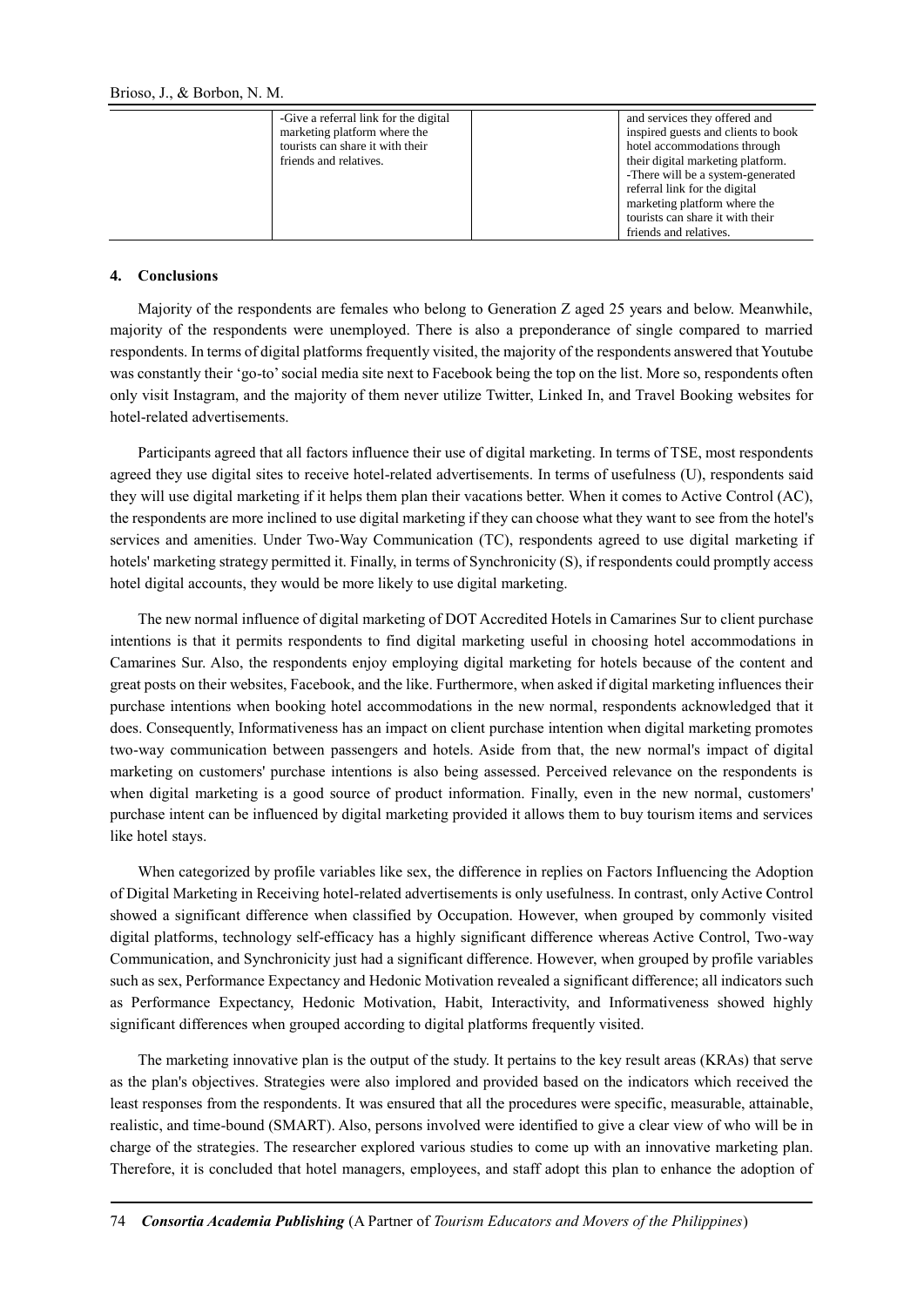digital marketing of their guests towards increased customer purchase intentions of hotel-related products and services.

#### **5. Recommendations**

Local governments in Camarines Sur should monitor DOT accredited hotels' digital marketing. In addition, they must ensure that their hotel-related marketing do not promote internet abuses like cyberbullying. They must also protect both hotel personnel and guests in accordance with the Data Privacy Act of 2012. So they should be the umbrella body to protect travelers, hotel personnel, and other stakeholders when buying hotel-related items and services online.

Based on the study's findings, hoteliers could strengthen their digital marketing efforts in terms of Active Control and Synchronicity. They will be able to respect and comprehend guests who use digital marketing if they fully know the significance of these variables. The report also suggests improving the digital marketing platform utilized by hotels to target different market segments. It is also suggested that they enhance their digital marketing platform through mobile access.

The Department of Tourism (DOT) may craft and reinforce digital marketing policies that LGU, hotel organizations, guests, and other stakeholders should adhere to. They should be able to identify content strategies that can be suggested to hotel organizations. Furthermore, it is recommended that they research the sensible content flow for which the audience, tourists, and guests will be receiving. Additionally, the researcher also suggests that they create their digital marketing website or platform to endorse the digital marketing of these hotels. Through this, the digital marketing of hotels will acquire a massive audience.

Hoteliers should engage one or two IT experts. Hotel managers should also know how to use technology like cellphones and computers. They should also be familiar with digital hotel sales. They should evaluate their system's performance. Hiring competitive, relevant, and tech-savvy customer service employees to assist clients using the digital marketing platform is also advised.

Future research regarding the benefits of digital marketing should be explored. Also, a research-based website should be produced to ensure the viability of the digital marketing platform. Furthermore, research on the effectiveness of social media as a marketing tool can be conducted. Future researchers should place an impetus on distinguishing fake news and information from the digital marketing platforms of these hotels. Perhaps, they could also consider studying how to maintain hotel employee service orientation and service quality even in the new normal with digital marketing.

#### **6. References**

- Alalwan, A. A. (2018). Investigating the impact of digital advertising features on customer purchase intention. *International Journal of Information Management, 42*, 65–77*.* <https://doi.org/10.1016/j.ijinfomgt.2018.06.001>
- Almaadeed, K. M. (2018). The effect of the perceived usefulness of Instagram beauty influencer on the attitude and purchasing intention of young females.
- Barreda, A. A., Bilgihan, A., Nusair, K., & Okumus, F. (2016). Online branding: Development of hotel branding through interactivity theory. *Tourism Management, 57,* 180–192. <https://doi.org/10.1016/j.tourman.2016.06.007>
- Bin Rustam, S. (2020). The Impact of Digital Marketing on Unemployment in Bangladesh. *The Impact of Digital Marketing on Unemployment in Bangladesh.*
- Cebi, S. (2013). Determining importance degrees of website design parameters based on interactions and types of websites. *Decision Support Systems, 54(2),* 1030–1043. <https://doi.org/10.1016/j.dss.2012.10.036>
- Chen, Y.-H., Hsu, I.-C., & Lin, C.-C. (2010). Website attributes that increase consumer purchase intention: A conjoint analysis. *Journal of Business Research, 63(9-10),* 1007–1014.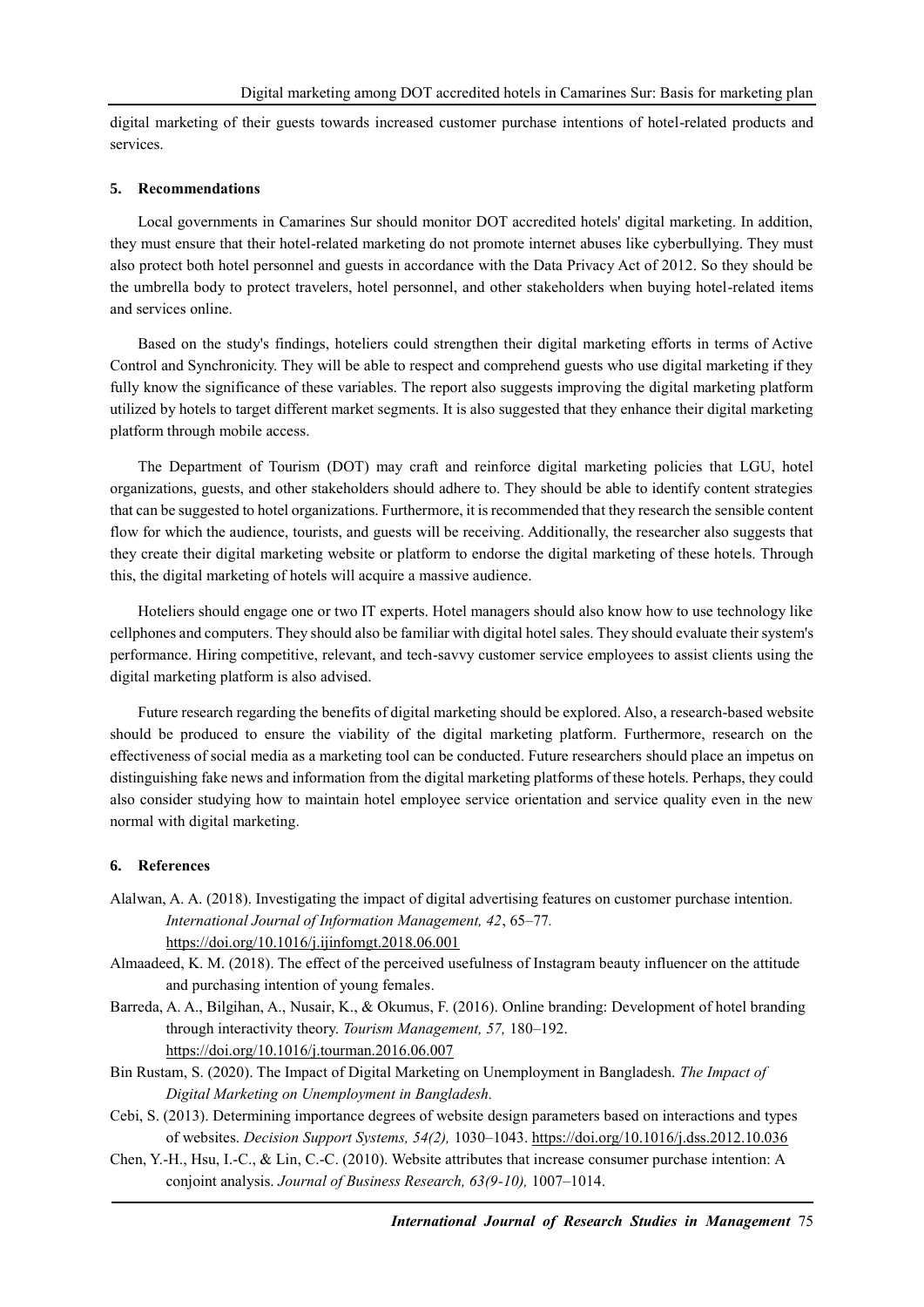<https://doi.org/10.1016/j.jbusres.2009.01.023>

- Feuls, M., Fieseler, C., Meckel, M., & Suphan, A. (2016). Being unemployed in the age of social media. *New media & society, 18*(6), 944-965.
- Jaman, S. F. I., & Anshari, M. (2021). Facebook as marketing tools for organizations: Knowledge management analysis. In *Research Anthology on Strategies for Using Social Media as a Service and Tool in Business* (pp. 117-131). IGI Global.
- Kaushal, V., & Srivastava, S. (2020). Hospitality and Tourism Industry amid COVID-19 Pandemic: Perspectives on Challenges and Learnings from India. *International Journal of Hospitality Management, 102707.*  <https://doi.org/10.1016/j.ijhm.2020.102707>
- Kuhzady, S., & Ghasemi, V. (2019). Factors Influencing Customers' Satisfaction and Dissatisfaction with Hotels: A Text-Mining Approach. *Tourism Analysis, 24*(1), 69–79. <https://doi.org/10.3727/108354219x15458295631>
- Kumar, A., Syed, A. A., & Singh, A. (2020). Study of Digital Marketing Effectiveness for Star Category Classified Hotels in India. *Review of Professional Management, 18*(2), 30-44
- Kusumasondjaja, S. (2018). *The roles of message appeals and orientation on digital brand communication effectiveness. Asia Pacific Journal of Marketing and Logistics*. [https://doi.org/10.1108/apjml-10-2017-](https://doi.org/10.1108/apjml-10-2017-0267) [0267](https://doi.org/10.1108/apjml-10-2017-0267)
- Labbad, S. A., & Niketh, S. (2018). The role of digital marketing in creating brand awareness and measuring customer satisfaction at Intercontinental Hotel, Al-Jubail, Saudi Arabia. *International Journal of Research in Economics and Social Sciences (IJRESS), 8*(5).
- Lauren, L. (2021). Negatives of Digital Marketing. *Small Business.* https://smallbusiness.chron.com
- Leite, R.A. & Azevedo, A. (2017). The role of digital marketing: A perspective from Porto hotels' managers. *International Journal of Marketing, Communication and New Media,* 2, 88-105, Retrieved from: http://repositorium.sdum.uminho.pt/bitstream/1822/54115/1/240-1465-1-PB.pdf
- Leung, X. Y., Bai, B., & Erdem, M. (2017). Hotel digital marketing: a study on message strategy and its effectiveness. *Journal of Hospitality and Tourism Technology, 8*(2), 239–255. doi:10.1108/jhtt-02-2017- 0012Munsch, A. (2021). Millennial and generation Z digital marketing communication and advertising effectiveness: A qualitative exploration*. Journal of Global Scholars of Marketing Science, 31*(1), 10–29*.* <https://doi.org/10.1080/21639159.2020.180881>
- Makrides, A., Vrontis, D., & Christofi, M. (2020). The gold rush of digital marketing: assessing prospects of building brand awareness overseas. *Business Perspectives and Research, 8*(1), 4-20
- National Economic and Development Authority. (2016). *About ambisyon natin 2040*. http://2040.neda.gov.ph
- Nolasco, M. and Dela Cruz, J. (2016). Designs matter: Delivering information sources for tourism. *Asia Pacific Journal of Multidisciplinary Research*, *4*(4), 69-74
- Nuseira, M. T., & Aljumahb, A. (2020). Digital marketing adoption influenced by relative advantage and competitive industry: a UAE tourism case study. *Marketing, 11*(2), 23-37.
- Park, M., Im, H., & Kim, H.-Y. (2018). "You are too friendly!" The negative effects of digital marketing on value perceptions of luxury fashion brands. *Journal of Business Research.* <https://doi.org/10.1016/j.jbusres.2018.07.026>
- Parvez, S. J., Moyeenudin, H. M., Arun, S., Anandan, R., & Janahan, S. K. (2018). Digital marketing in hotel industry. *International Journal of Engineering & Technology, 7*(2.21), 288-290.
- Sanjiwani, I. G. A. M., Wiranatha, A. S., & Suryawardani, I. G. A. O. (2019). *The Use of Online Travel Agent (OTA) By Non-Star Hotels in Sanur Bali*
- Seth, P., Hindley, C., & Wilson-Wünsch, B. (2019). *An Analysis of Women-only Hotel Accommodation in India*
- Singh, S. (2017). *Affiliate Marketing and Customer Satisfaction. In S. Singh (Ed.), Driving Traffic and Customer Activity Through Affiliate Marketing (pp. 1-10).* IGI Global
- SiteMinder. (2021). How digital use is changing (and how your hotel can keep up with it). https://www.siteminder.com
- Tan, G. W.-H., Lee, V.-H., Hew, J.-J., Ooi, K.-B., & Wong, L.-W. (2018). The interactive mobile social media advertising: The imminent approach to advertise tourism products and services? *Telematics and*

76 *Consortia Academia Publishing* (A Partner of *Tourism Educators and Movers of the Philippines*)